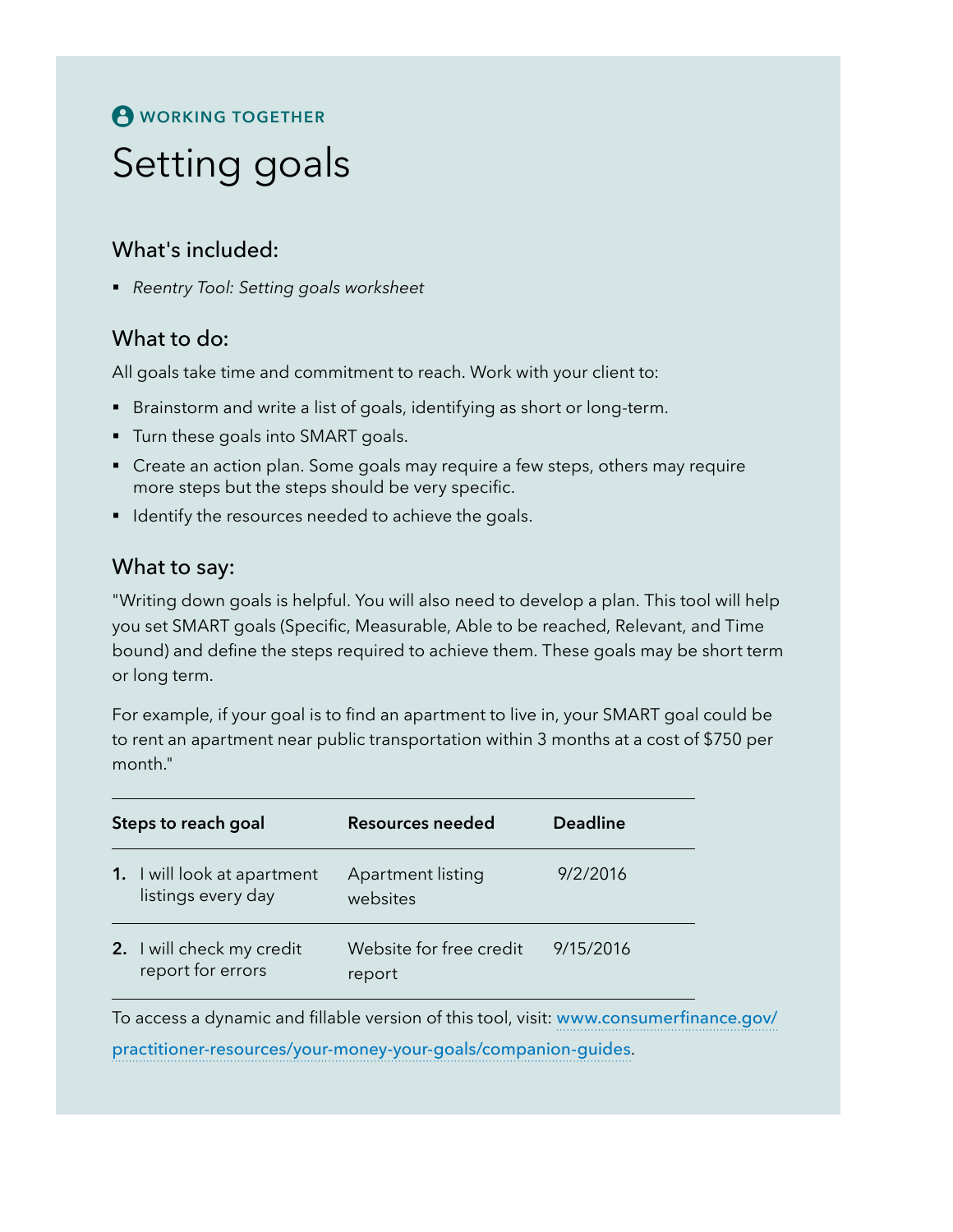

This tool will help you set SMART goals (Specific, Measurable, Able to be reached, Relevant, and Time bound). Write down two short-term and two longterm goals. Then write the steps and resources you'll need to reach these goals.

#### Short-term goal 1:

| Steps | Resources needed | Deadline | Completed |
|-------|------------------|----------|-----------|
| 1.    |                  |          |           |
| 2.    |                  |          |           |
| 3.    |                  |          |           |
| 4.    |                  |          |           |
| 5.    |                  |          |           |

Short-term goal 2:

| <b>Steps</b> | Resources needed | Deadline | Completed |
|--------------|------------------|----------|-----------|
| 1.           |                  |          |           |
| 2.           |                  |          |           |
| 3.           |                  |          |           |
| 4.           |                  |          |           |
| 5.           |                  |          |           |